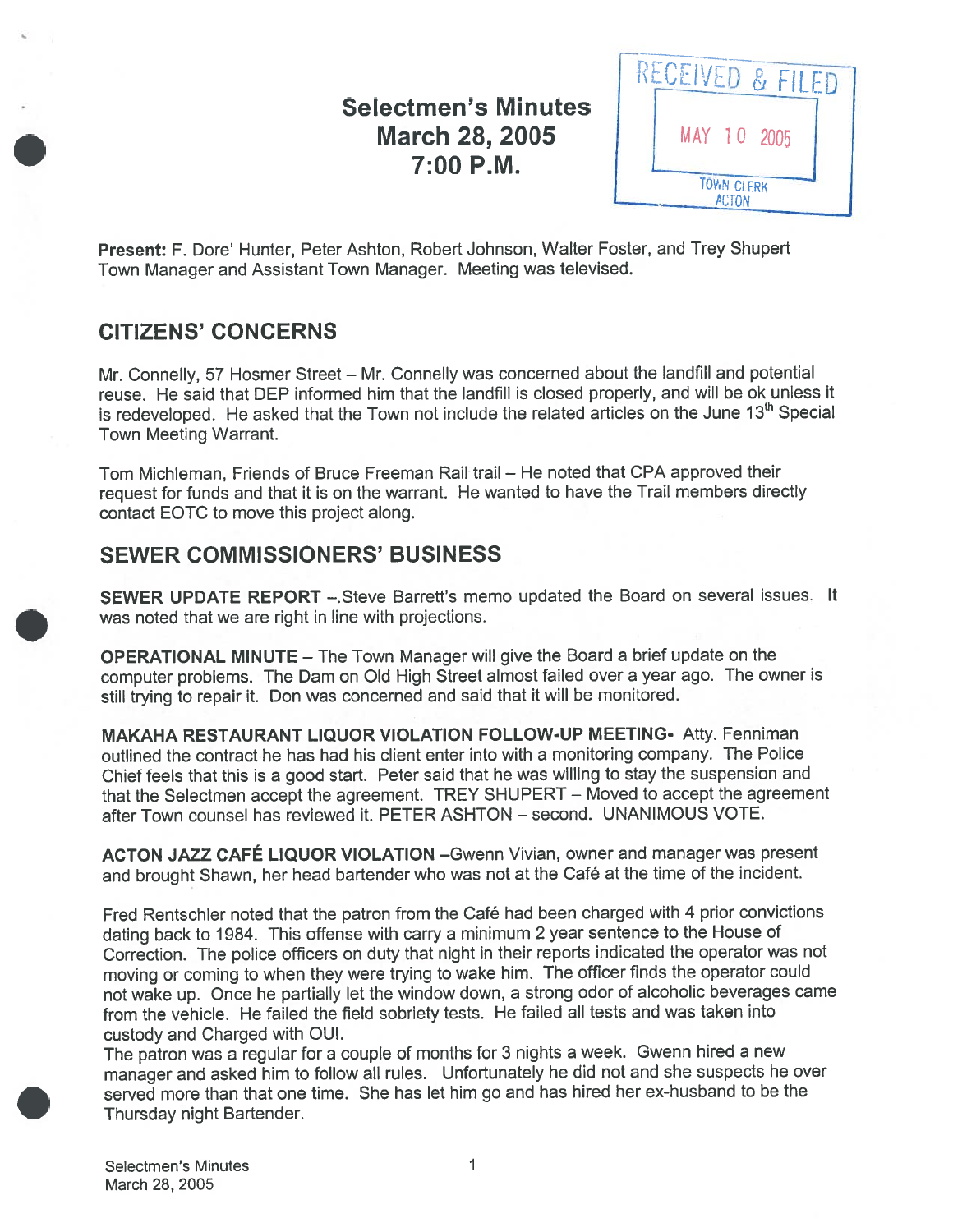Walter expressed his disappointment with them. Peter asked her several questions. He asked if the Bartender is responsible when she is not there. She replied yes.

Dore' felt that <sup>a</sup> suspension had to be made as this was <sup>a</sup> very serious situation. Dore' said that the violation should be <sup>a</sup> three day suspension, and that the suspension will include <sup>a</sup> Thursday, Friday and Saturday. PETER ASHTON — Moved for 3 day suspension to covet <sup>a</sup> Thursday, Friday and Saturday. TREY SHUPERT — second. 4-1 BOB JOHNSON, No

MARC DRAISEN, DIRECTOR OF THE METROPOLITAN AREA PLANNING COUNCIL (MAPC) - Dore' outlined the situation regarding the CPA Fund. Dore' noted that he received <sup>a</sup> letter from Hopkinton, and asked if MAPC's position had been run through the Executive Board.

Mr. Draisen outlined the MAPC duties and organization. He said that the situation began when some members expressed interest in the surplus fund. It was suggested that we look into the ways to use the surplus funds from CPA. They discussed <sup>a</sup> few clear ground rules. Regardless of what was taken from the CPA Trust fund they would have to make <sup>a</sup> local contribution and any monies made available should be used for the three purposes CPA is supposed to fund, according to the rules. They do have <sup>a</sup> concern about low to moderate communities to address. They have not ye<sup>t</sup> decided what they will do and expec<sup>t</sup> it will be after the first of next year before they can make that decision.

Dore' asked about the relationship of State Aid to moderate income communities and that they may already be receiving <sup>a</sup> higher amount of State Aid.

Walter Foster noted he sits on the CPA Committee as the Board's representative. They feel it is quite <sup>a</sup> successful program and they do have <sup>a</sup> number of concerns. Walter noted that we have pu<sup>t</sup> the money up and do we feel that affordable housing, Open Space and Recreation are worth a 1.5% surcharge, the Town said yes.

Trey Shupert thinks that CPA is far reaching and felt communities voted to tax them selves and then the State would reimburse with matching funds. The Law works and Acton will benefit from this. He would like to see more outreach to communities. He noted that Acton is not <sup>a</sup> wealthy community, but we ge<sup>t</sup> less State Aid.

Peter asked about the surplus notion that people are talking about. Mr. Draisen said that Legislative initiatives are about 5 to 10% of their purpose. Peter said that MAPC take no position.

Bob spoke about Hotel and Motel tax and it is <sup>a</sup> different tax from CPA.

Peter Berry was glad that they were not planning any legislation. Peter asked about the Study Committee and if we would be able to participate. Mr. Draisen said that no one will be excluded.

Tom Michieman — He felt that we should not be supporting the MAPC. He asked if there were another planning organization we could join.

Terra Freidrichs spoke about low and moderate housing and noted that just because the tenants may be moderate income, their landlord's are not and could afford the CPA Tax.

Sue Kennedy asked about the CPA participation in other communities.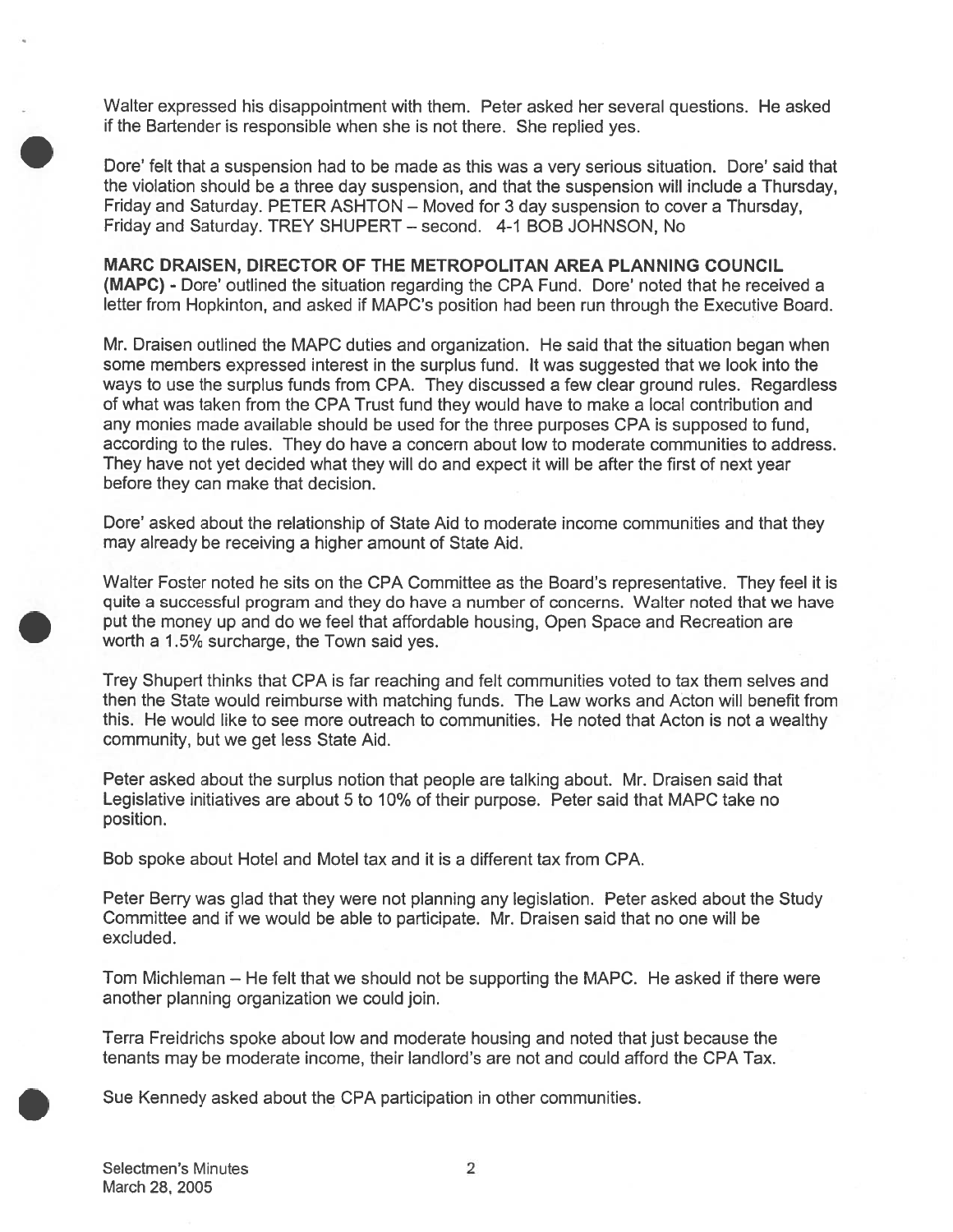Lauren Rosenzweig spoke about the surplus funds. She asked if he thought that surplus funds should be rolled over. Mr. Draisen agrees.

Jim Salem, He worked for the CPA being passed in Acton. He noted it is <sup>a</sup> trust fund and it will be there and wanted us to stick with it as we have for the last five years.

Ann Forbes spoke about several issues with regard to study committees.

Bill Mullin felt that just by them investigating this will cause <sup>a</sup> dissolution of this fund. The impact will be on us and freezing our ability to do business.

Mark Wilson from Brookline spoke about <sup>a</sup> Town like Westford passing on 3% surcharge and they are looking to pay down <sup>a</sup> 15 year loan with this money. The study might feel it is <sup>a</sup> bait and switch.

LOCAL INITIATIVE PROGRAM LIP- WESTCHESTER COMPANY, 139 PROSPECT STREET Mr. Marsh and his Engineer were presen<sup>t</sup> to brief the Board regarding his plans for filing <sup>a</sup> LIP proposal at 139 Prospect Street.

Nancy Tavernier said that the ACHC had met with them several weeks ago. She said they encourage the use of the Lip Project. She is pleased that some of the concerns that ACHC have been made, and was glad they were choosing the friendly 40 B. She noted that they are on <sup>a</sup> fast track and will continue to work with them.

Dore' asked about their time frame, they felt six to eight weeks. They have to work out things with Conservation as they require some variances. It is in the Affordable Housing District and they have resolved many of the issues already.

BOSTON EDISON/NSTAR, POLE LOCATIONS HEARING, ELM STREET - Dore' asked that we look into the issue of abandoned poles after Town Meeting. Call Boston Edison and we will re-hear on April 25, at 7:45 p.m.

# SELECTMEN'S BUSINESS

TOWN MEETING/BUDGET/WARRANT DISCUSSION - Peter asked if the Moderator was having his pre-meeting meeting. Mt. MacKenzie will be contacting Mr. Hunter.

DEPARTMENTAL FEE REVIEWS — Don outlined how staff applied fees to this review. They are looking at several ways to develop these reviews. PETER ASHTON - Moved to approve the proposed fee schedule in Doug Halley's Memo. TREY SHUPERT — Second. UNANIMOUS VOTE

SOUTH ACTON COMMUTER RAIL TASK FORCE — Dote' spoke about <sup>a</sup> short term Committee of six months six meetings. Transportation Advisory Committee (TAC) and Planning will be looking at this UNANIMOUS VOTE

WOODLANDS AT LAUREL HILL — Chairman Hunter discussed questions that have arisen with respec<sup>t</sup> to <sup>a</sup> second access through the Town Forrest. Every one agreed that they do not want to give <sup>a</sup> right of way through the Town Forest.

LANDFILL DEVELOPMENT — Peter felt we need to have handouts at Town Meeting. Bob will spea<sup>k</sup> briefly. Abutters will come to the meeting. The committee is trying to make <sup>a</sup> decision on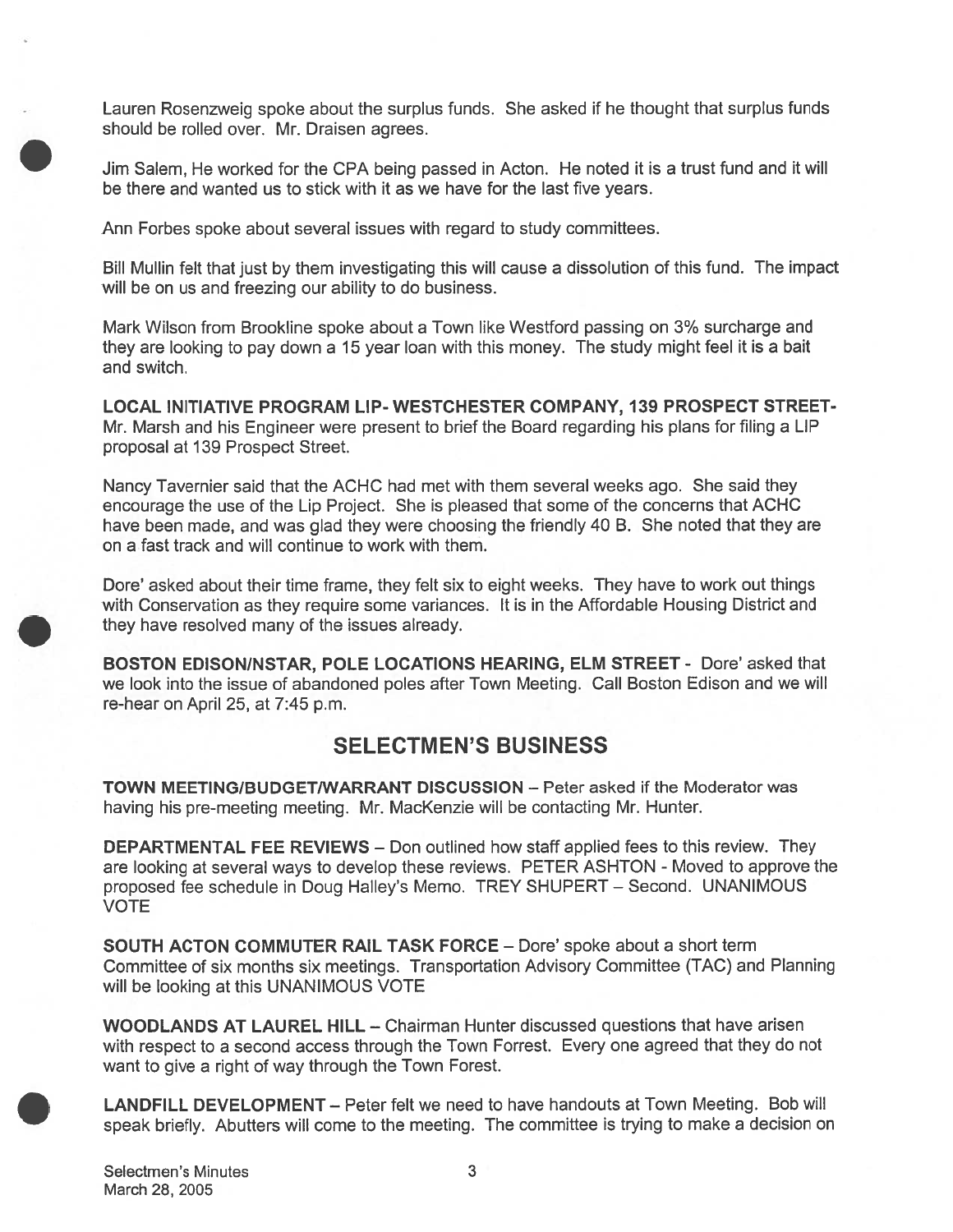the two options for trash. There will be <sup>a</sup> meeting on April 28 to discuss this further. The field house for the meeting about Home Deport will need to be arranged.

Dore'; asked if they felt a Saturday budget Meeting would be required.

John Chalmers of 16 Piper Road, speaking as <sup>a</sup> citizen briefed the Board ion the development agreemen<sup>t</sup> with the State and the Town. It was not <sup>a</sup> written document. Staff will research this and repor<sup>t</sup> to the Board. It was noted that the focus is on trash and what to do with the Landfill. the two options for trash. There will be a meeting on April 28 to discuss this<br>house for the meeting about Home Deport will meet to be arranged.<br>Done'; asked if they felt a Saturaty budget Meleing would be required.<br>John C

Mr. Connelly of Hosmer Street asked the Board about the conversation he had with DEP and their contention that the Landfill was properly capped and closed. The Board asked that he produce <sup>a</sup> letter from the people at DEP who gave him this information.

Rich Coleman of <sup>44</sup> Hosmer Street spoke about using funds to cap the landfill for Open Space. Walter said we could not use the funds for this purpose.

Mary Michelman suggested the pay as you throw option.

W.R. GRACE OMNIBUS MEDIATION — The Board needs two selectmen to attend the Mediation. Dore' and Walter will attend.

FRANKLIN PLACE MARKETING AND OUTREACH PLAN — PETER AHSTON — Moved to approve the plan. BOB JOHNSON — second. UNANIMOUS VOTE

#### OTHER BUSINESS

Dore' briefed the Board on his meeting at Devens with regard to MBTA issues.

Peter asked about the surplus land along Route 2 near Haartz Auto Fabric and Charter Road. Don felt we should ge<sup>t</sup> the land for Open Space. The Town Manager will call the State about the acquiring of this parcel.

Walter spoke about Trey's leaving the Board and commended him on his service to the community.

#### CONSENT AGENDA

Trey noted he cannot vote on the Site Plan as he was not presen<sup>t</sup> at all the meetings, so he Abstains. WALTER FOSTER — Moved to approve the Consent Calendar. BOB JOHNSON — second, motions passes with 1 Abstention.

#### TOWN MANAGER'S REPORT

HIGH STREET SEWER CAPACITY — Don noted that we have <sup>a</sup> verbal from DEP which gives us 49,000 capacity.

PRE-TOWN MEETING — The Chairman asked that the meeting be posted for 6:30 pm.

Christine Joyce  $\int$   $\int$   $\int$  compared by Clerk, Board of Selectmen

#### Selectmen's Minutes 4 March 28, 2005

## EXECUTIVE SESSION

-Daŧ€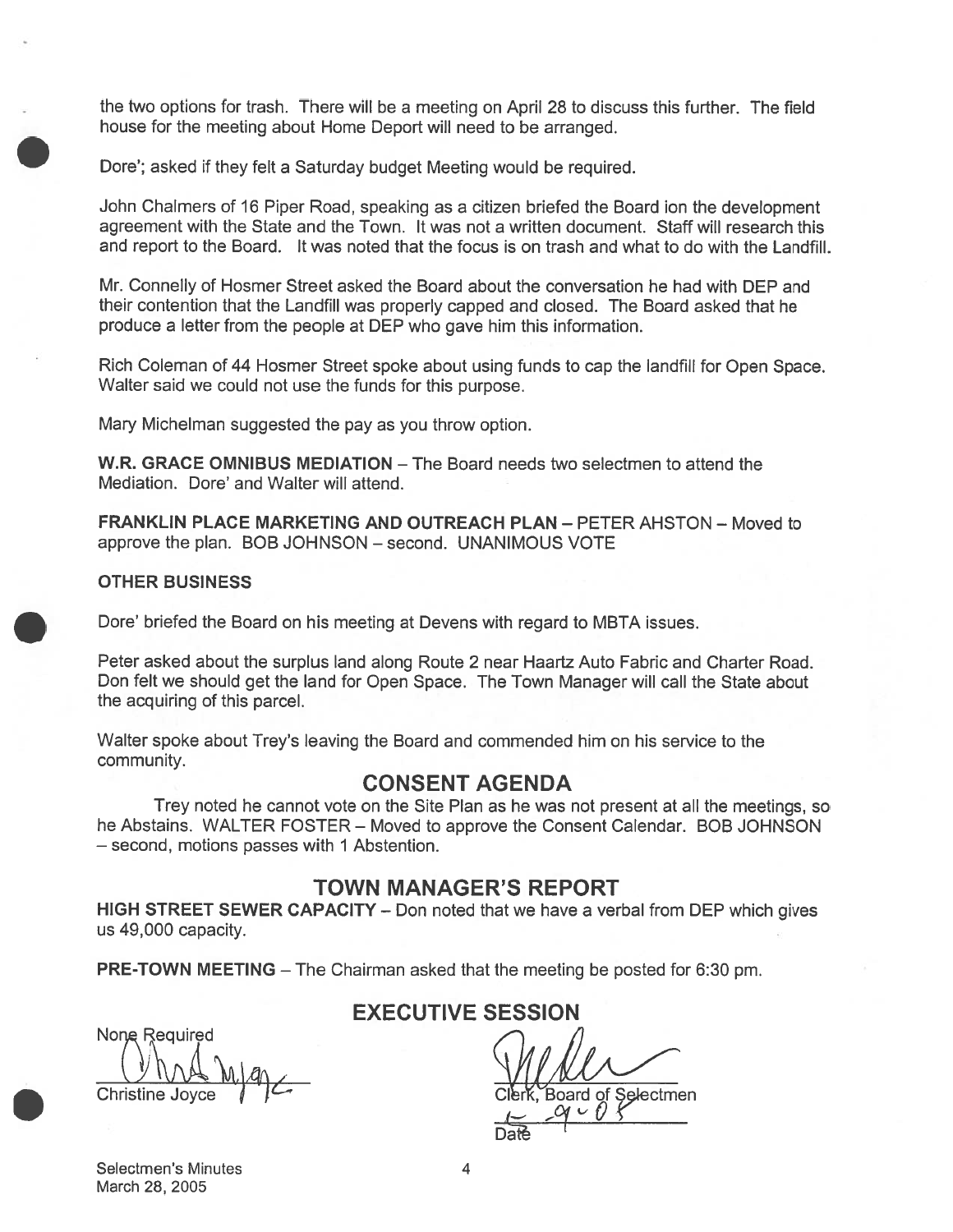March 25, 2005

TO: Board of Selectmen, Sewer Commissioners

FROM: F. Dore' Hunter, Chairman

SUBJECT: Selectmen and Sewer Commissioners' Report

# MARCH 28, 2005  $7:00 P M$

### I CITIZENS' CONCERNS

#### II SEWER COMMISSIONERS' BUSINESS

1. SEWER UPDATE REPORT — The Town Manager will update the Commissioners on the status of several aspects of the Sewer Project.

### III PUBLIC HEARINGS & APPOINTMENTS

- 2. 7:01 OPERATIONAL MINUTE The Town Manager will give the Board a brief update on various topics.
- 3. 7:10 MAKAHA RESTAURANT LIQUOR VIOLATION FOLLOW-UP MEETING-Management of the Makaha, and their Attorney, will be in to discuss actions implemented to resolve the continued violations.
- 4. 7:20 ACTON JAZZ CAFÉ LIQUOR VIOLATION Enclosed <sup>p</sup>lease find materials in the subject regard, for Board consideration.
- 5. 7:45 MARC DRAISEN, DIRECTOR OF THE METROPOLITAN AREA PLANNING COUNCIL (MAPC) — The Board will discuss issues concerning MAPC's position with respec<sup>t</sup> to Community Preservation Act Funds.
- 6. 8:15 LOCAL INITIATIVE PROGRAM LIP-WESTCHESTER COMPANY, 139 PROSPECT STREET- Mr. Marsh will be presen<sup>t</sup> to brief the Board regarding his plans for filing <sup>a</sup> 40B/ LIP proposal at 139 Prospect Street.
- 7. 8:30 BOSTON EDISON/NSTAR, POLE LOCATIONS HEARING, ELM STREET Enclosed please find materials in the subject regard, for Board consideration.

#### IV SELECTMEN'S BUSINESS

8. TOWN MEETING/BUDGET/WARRANT DISCUSSION

9. DEPARTMENTAL FEE REVIEWS – Enclosed please find materials in the subject regard, for Board consideration

10. SOUTH ACTON COMMUTER RAIL TASK FORCE — Enclosed please find materials in the subject regard, for Board consideration.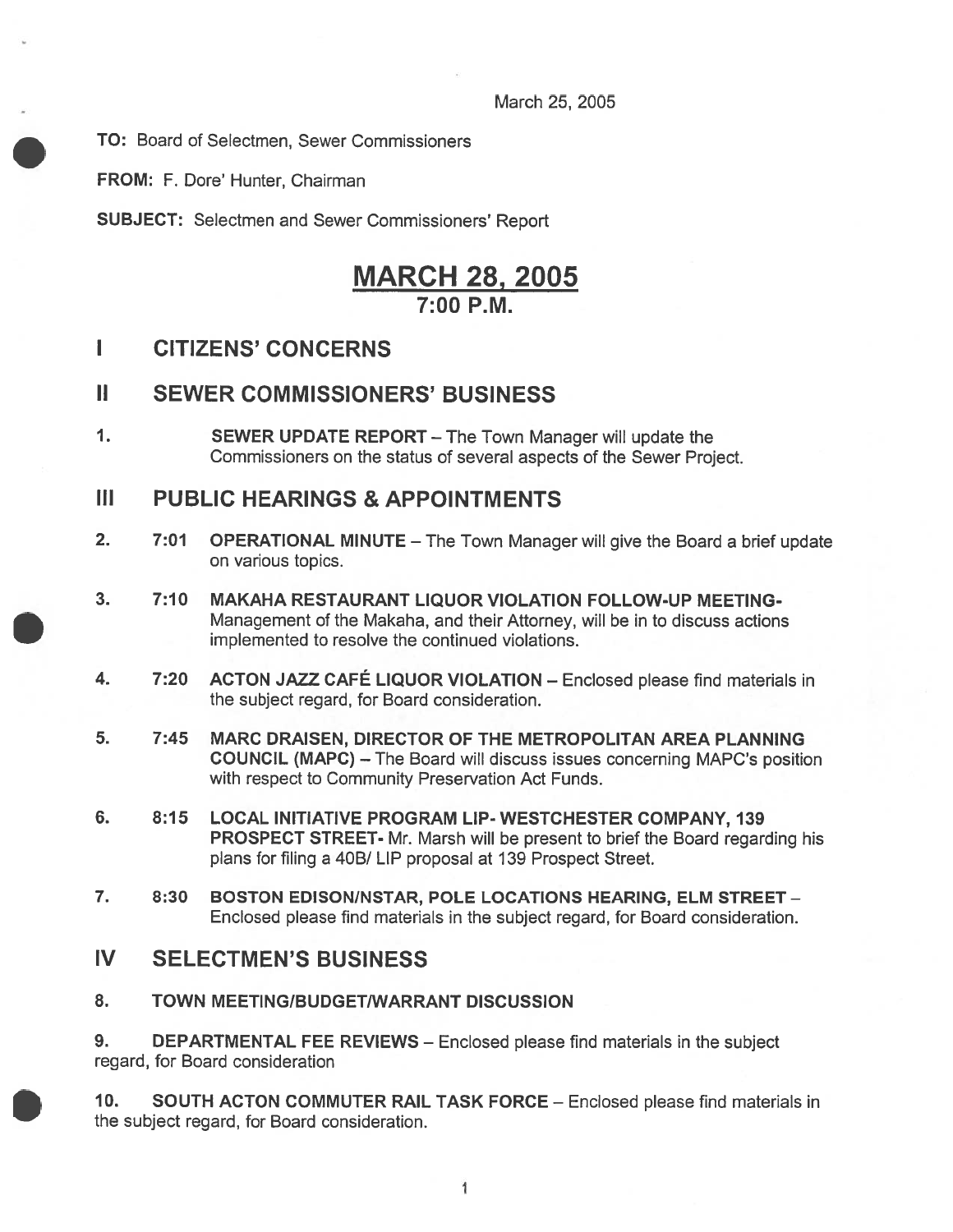11. WOODLANDS AT LAUREL HILL - Chairman Hunter will discuss questions that have arisen with respec<sup>t</sup> to <sup>a</sup> second access through the Town Forrest.

12. LANDFILL DEVELOPMENT — Enclosed please find materials in the subject regard, for Board consideration.

13. W.R. GRACE OMNIBUS MEDIATION — Enclosed please find Confidential materials in the subject regard.

14. FRANKLIN PLACE MARKETING AND OUTREACH PLAN — Enclosed please find materials in the subject regard, including <sup>a</sup> draft approva<sup>l</sup> letter, for Board consideration.

15. OTHER BUSINESS

# V CONSENT AGENDA

16. SITE PLAN SPECIAL PERMIT #12/23/04-400, 864 MAIN STREET, LLC, 864 MAIN STREET — Enclosed please find <sup>a</sup> draft decision, for Board consideration.

17. ACCEPT DONATION — Enclosed please find <sup>a</sup> reques<sup>t</sup> from the Recreation Director for acceptance of items for the Recreation Department's Family Fitness Project from One Stop Fun in Westford:

1 Hockey Training Certificate valued at \$60.00

1 Free admission certificate valued at \$25.00

18. ACCEPT DONATION — Enclosed <sup>p</sup>lease find <sup>a</sup> Thank You note from Mrs. John Forrest transmitting <sup>a</sup> <sup>g</sup>ift of \$25.00 for use by the Emergency Management Department, for Board consideration.

VI TOWN MANAGER'S REPORT

## VII EXECUTIVE SESSION

#### ADDITIONAL INFORMATION

Enclosed <sup>p</sup>lease find additional correspondence that is strictly informational and requires no Board action.

#### FUTURE AGENDAS

To facilitate scheduling for interested parties, the following items are scheduled for discussion on future agendas. This IS NOT <sup>a</sup> complete Agenda.

April 4

#### GOALS 2004-2005

1. Produce Morrison Farm Development Master Plan (Bob/Walter)

2. Improving Inter Board Communication (Dore')

#### GOALS carried forward

- 3. Monitor Labor Negotiations (Peter/Trey)
- 4. Improve Communication with Town Boards (ALL)